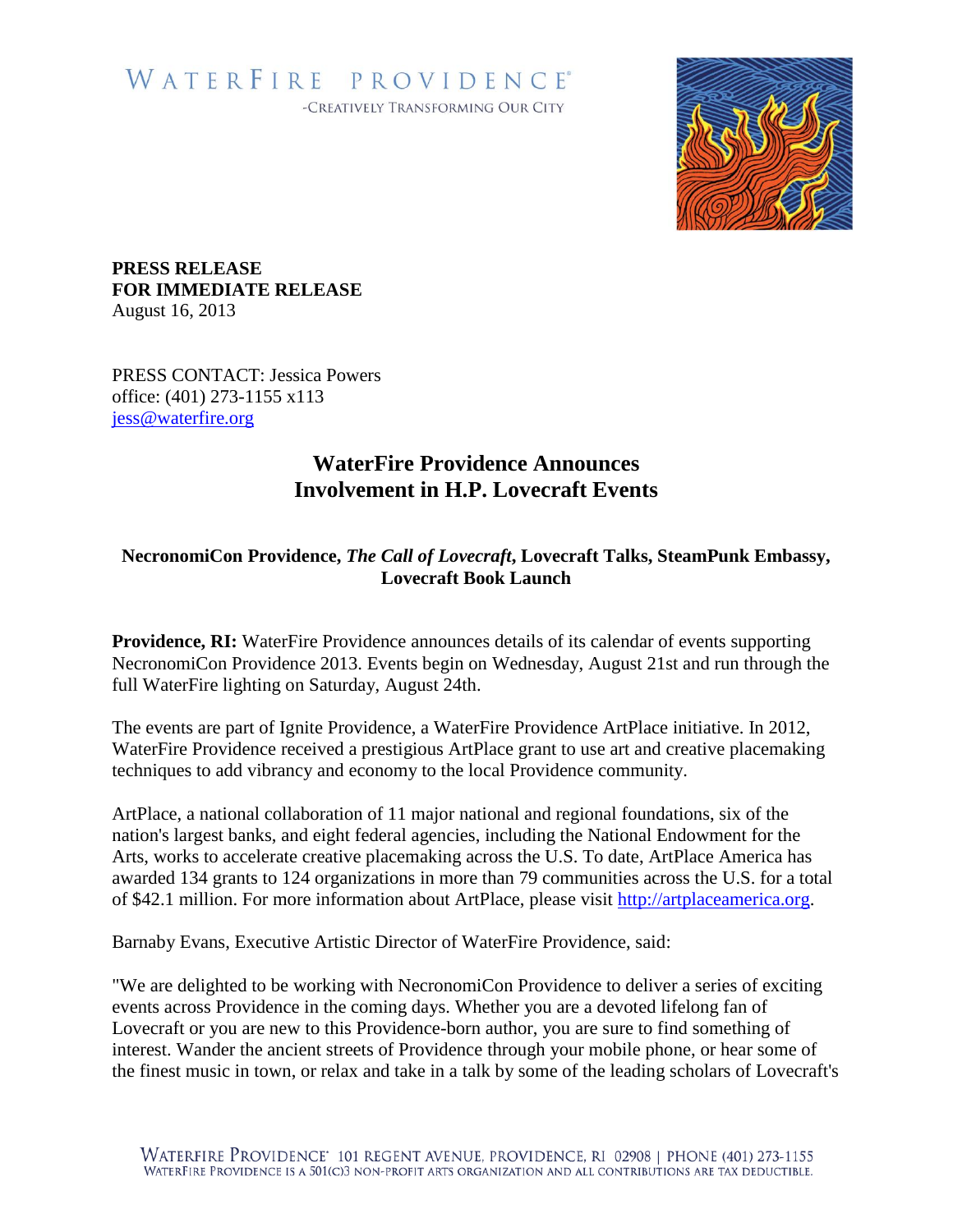life and legacy. We are proud to celebrate one of our most famous authors alongside his legions of fans from around the world."

**[NecronomiCon Providence](http://necronomicon-providence.com/)** takes place in Providence from August 22nd - 25th. WaterFire Providence is working with NecronomiCon Providence to deliver a series of events related to H.P. Lovecraft, the "Old Gentleman of Providence." Check out the NecronomiCon Providence website for the full convention schedule: [www.necronomicon-providence.com.](http://www.necronomicon-providence.com/)

**[Lovecraft Walking Tour:](http://www.calloflovecraft.com/)** A new, free Lovecraft walking tour of Providence accessible through your mobile device. *The Call of Lovecraft* uses augmented reality to bring unique special features to life. A team of students at Brown University initially created the project. Paul Margrave, a member of the student team invites users to:

"Explore Lovecraft's Providence, but beware the Old Ones that lurk around in the shadows of this ancient city. This is not your average walking tour!"

The Call of Lovecraft launches on August 24th and is useable through the end of year. Find out more and download the free app at: [www.calloflovecraft.com.](http://www.calloflovecraft.com/)

**[Salon at Providence Art Club:](http://igniteprovidence.com/events/hp-lovecraft-salon-at-providence-art-club/)** Henry Beckwith delivers an evening salon discussion on Wednesday, August 21st August at 6:30pm at the Providence Art Club. Beckwith will share his insights gained from his half-century of casual study of H.P. Lovecraft. The event is free and open to the public.

**[The Shadow Over Thames Street:](http://igniteprovidence.com/events/necronomicon-keynote-address/)** Mayor Angel Taveras introduces the keynote address for NecronomiCon Providence by leading Lovecraft scholar S.T. Joshi. The address takes place at the First Baptist Church at 5:15pm on Thursday, August 22nd. The event will be followed by the opening reception of **[Ars Necronomica](http://igniteprovidence.com/events/ars-necronomica-lovecraft-exhibition-opening-receptions/)** at 7pm at both the Providence Arts Club and The Cohen Gallery. The art exhibition in two venues showcases the influences Lovecraft's work has had on artists around the world. All events are free and open to the public.

**[SteamPunk Embassy](http://igniteprovidence.com/events/red-fork-empire-steampunk-embassy/):** WaterFire Providence presents a Red Fork Embassy showcase of SteamPunk art in the Old Stone Bank on Saturday, August 24th (2pm - midnight) and Sunday, August 25th (12pm - 8pm). Performance artists, circus acts, and musicians from across the U.S. will accompany the exhibition in the venue. The event is free and open to the public.

**A New England Decadent:** WaterFire Providence is re-publishing, "H.P. Lovecraft: New England Decadent" by Professor Emeritus Barton Levi St. Armand. The book was first published in 1979 and has been corrected and re-released on the occasion of NecronomiCon Providence 2013. This publication examines the history of Lovecraft scholarship and describes Lovecraft's roots in the decadent movement of 19th Century Europe. Copies will be available digitally and in hard copy from August 24th on Amazon. Copies will also be on sale at WaterFire Providence and NecronomiCon Providence events.

WaterFire Providence is an independent, non-profit arts organization whose mission is to inspire Providence and its visitors by revitalizing the urban experience, fostering community